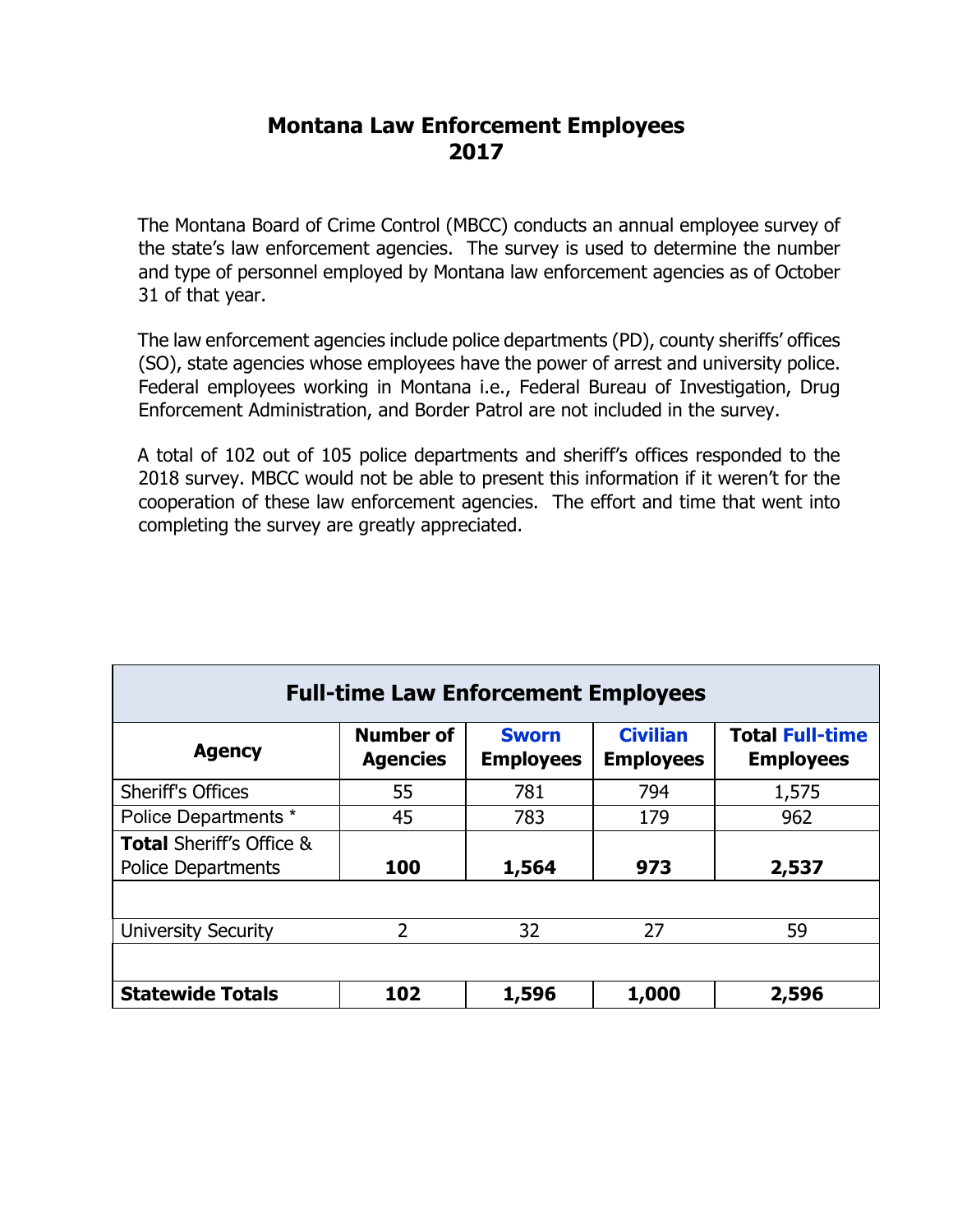| <b>Agency</b>                 | <b>Population</b> | <b>Total Full-time</b><br><b>Male Sworn</b> | <b>Total Full-time</b><br><b>Female Sworn</b> | <b>Total</b><br><b>Fulltime</b><br><b>Sworn</b> | <b>Full-time Sworn</b><br>Officers per 1,000 |  |  |  |  |
|-------------------------------|-------------------|---------------------------------------------|-----------------------------------------------|-------------------------------------------------|----------------------------------------------|--|--|--|--|
| <b>Population Over 50,000</b> |                   |                                             |                                               |                                                 |                                              |  |  |  |  |
| Flathead                      | 63,203            | 53                                          | 4                                             | 57                                              | 0.90                                         |  |  |  |  |
| <b>Totals 1 Agency</b>        | 63,203            | 53                                          | 4                                             | 57                                              | 0.90                                         |  |  |  |  |
| Gallatin                      | 48,881            | 51                                          | 7                                             | 58                                              | 1.19                                         |  |  |  |  |
|                               |                   | Population 25,000 - 50,000                  |                                               |                                                 |                                              |  |  |  |  |
| Missoula                      | 43,846            | 51                                          | 2                                             | 53                                              | 1.21                                         |  |  |  |  |
| Yellowstone                   | 41,792            | 49                                          | 3                                             | 52                                              | 1.24                                         |  |  |  |  |
| Ravalli                       | 35,616            | 31                                          | 1                                             | 32                                              | 0.90                                         |  |  |  |  |
| Silver Bow                    | 34,569            | 47                                          | 4                                             | 51                                              | 1.48                                         |  |  |  |  |
| Lewis & Clark                 | 34,087            | 43                                          | 2                                             | 45                                              | 1.32                                         |  |  |  |  |

### **Sheriff's Office FULL-TIME OFFICERS per 1,000**

### **Population 10,000 - 24,999**

**Totals 6 Agencies 238,791 272 19 291 1.22**

| <b>Totals 6 Agencies</b> | 94,014 | 109 |   | 114 | 1.21 |
|--------------------------|--------|-----|---|-----|------|
| <b>Jefferson</b>         | 10,678 | 12  |   | 13  | 1.22 |
| Glacier                  | 10,692 | 13  | 0 | 13  | 1.22 |
| <b>Big Horn</b>          | 13,403 | 20  | 0 | 20  | 1.49 |
| Lincoln                  | 14,501 | 15  |   | 16  | 1.10 |
| Lake                     | 22,207 | 21  |   | 23  | 1.04 |
| Cascade                  | 22,533 | 28  |   | 29  | 1.29 |

#### **Population 5,000 - 9,999**

| Deer Lodge | 9,040 | 21     | 0           | 21     | 2.32 |
|------------|-------|--------|-------------|--------|------|
| Park       | 8,716 | 13     |             | 14     | 1.61 |
| Roosevelt  | 8,604 | 15     |             | 16     | 1.86 |
| Sanders    | 8,548 | 11     |             | 12     | 1.40 |
| Stillwater | 7,395 | $10\,$ | 0           | $10\,$ | 1.35 |
| Carbon     | 7,078 | $10\,$ | $\mathbf 0$ | $10\,$ | 1.41 |
| Madison    | 7,056 | 11     | 0           | 11     | 1.56 |
| Rosebud    | 6,957 | 13     | 0           | 13     | 1.87 |
| Hill       | 6,690 | 11     |             | 12     | 1.79 |
| Teton      | 6,045 | 9      | 0           | 9      | 1.49 |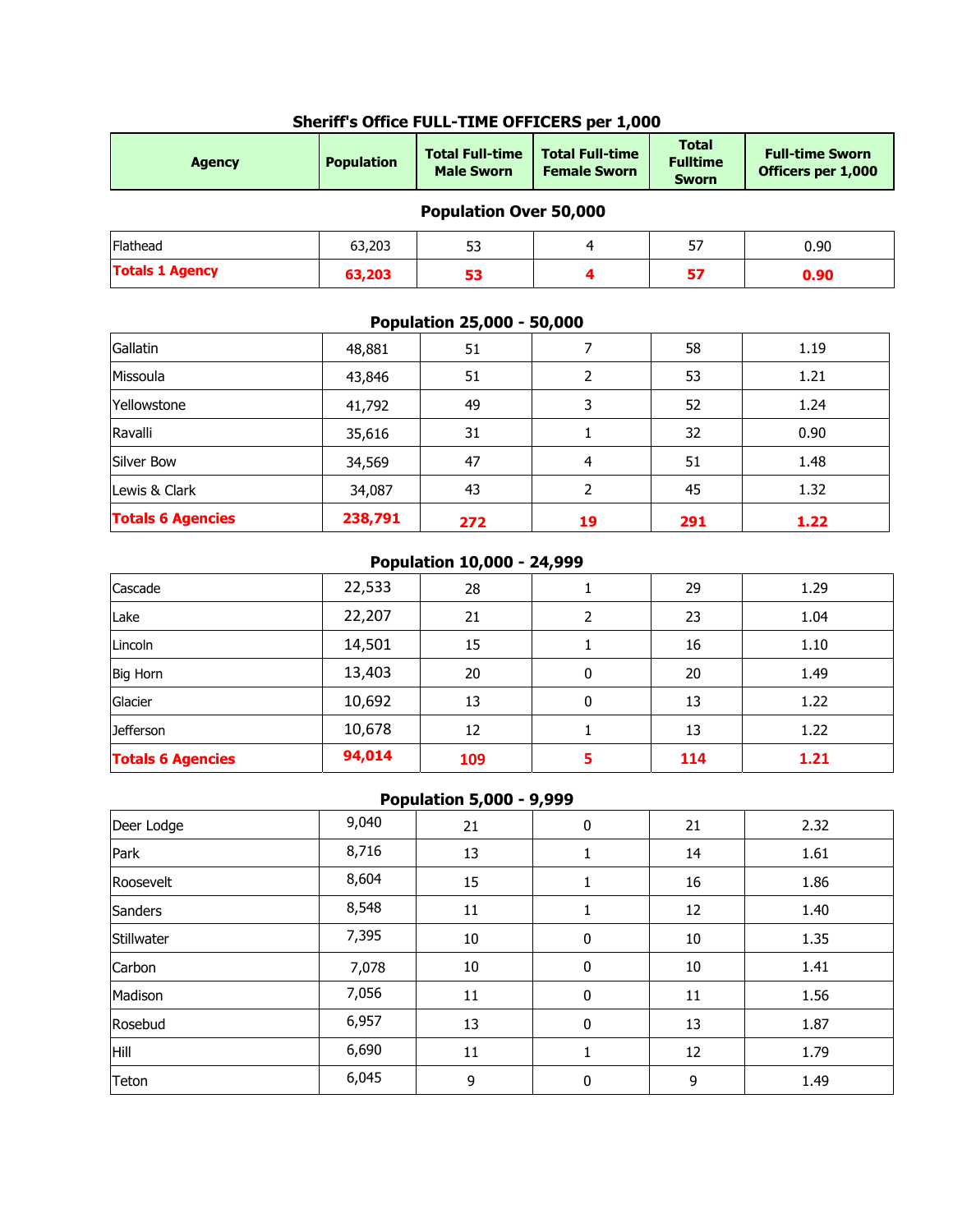| Broadwater                      | 5,761   | $10\,$                        | $\mathbf{1}$   | 11               | 1.91 |
|---------------------------------|---------|-------------------------------|----------------|------------------|------|
| Fergus                          | 5,511   | $\, 8$                        | $\mathbf{1}$   | 9                | 1.63 |
| <b>Blaine</b>                   | 5,374   | $\,8\,$                       | $\pmb{0}$      | 8                | 1.49 |
| Beaverhead                      | 5,140   | $\overline{7}$                | $\pmb{0}$      | $\overline{7}$   | 1.36 |
| <b>Totals 14 Agencies</b>       | 97,915  | 157                           | $6\phantom{a}$ | 163              | 1.66 |
|                                 |         | <b>Population Under 5,000</b> |                |                  |      |
| Richland                        | 4,978   | 11                            | $\pmb{0}$      | 11               | 2.21 |
| Toole                           | 4,914   | 12                            | $\mathbf 1$    | 13               | 2.65 |
| Musselshell                     | 4,592   | $\overline{7}$                | $\mathbf{1}$   | 8                | 1.74 |
| Chouteau                        | 4,288   | 9                             | 0              | 9                | 2.10 |
| Valley                          | 4,179   | $\bf 8$                       | $\bf{0}$       | 8                | 1.91 |
| Mineral                         | 4,174   | $\boldsymbol{6}$              | 0              | 6                | 1.44 |
| Phillips                        | 4,108   | $\overline{7}$                | $\pmb{0}$      | $\overline{7}$   | 1.70 |
| Dawson                          | 3,982   | $\boldsymbol{6}$              | $\mathbf{1}$   | $\overline{7}$   | 1.76 |
| Powell                          | 3,856   | $\boldsymbol{7}$              | $\pmb{0}$      | $\overline{7}$   | 1.82 |
| Sheridan                        | 3,693   | 5                             | $\mathbf{1}$   | $\boldsymbol{6}$ | 1.62 |
| <b>Sweet Grass</b>              | 3,619   | $\overline{7}$                | $\pmb{0}$      | $\overline{7}$   | 1.93 |
| Pondera                         | 3,520   | $\boldsymbol{6}$              | 0              | 6                | 1.70 |
| Granite                         | 3,417   | $\boldsymbol{6}$              | $\pmb{0}$      | 6                | 1.76 |
| Custer                          | 3,260   | $\boldsymbol{6}$              | $\mathbf{1}$   | $\overline{7}$   | 2.15 |
| Liberty                         | 2,415   | 5                             | $\pmb{0}$      | 5                | 2.07 |
| Wheatland                       | 2,108   | $\boldsymbol{6}$              | $\bf{0}$       | 6                | 2.85 |
| Judith Basin                    | 1,918   | 5                             | 0              | 5                | 2.61 |
| Meagher                         | 1,815   | $\mathsf 3$                   | 0              | 3                | 1.65 |
| Powder River                    | 1,747   | $\overline{4}$                | $\pmb{0}$      | $\overline{4}$   | 2.29 |
| McCone                          | 1,692   | $\overline{4}$                | $\bf{0}$       | 4                | 2.36 |
| Garfield                        | 1,330   | $\overline{2}$                | $\mathbf{1}$   | 3                | 2.26 |
| Carter                          | 1,210   | $\mathsf 3$                   | $\pmb{0}$      | $\mathbf{3}$     | 2.48 |
| Prairie                         | 1,181   | 3                             | $\bf{0}$       | 3                | 2.54 |
| Fallon                          | 1,128   | $\overline{\mathbf{4}}$       | $\bf{0}$       | $\overline{4}$   | 3.55 |
| Wibaux                          | 1,108   | 3                             | $\bf{0}$       | 3                | 2.71 |
| Golden Valley                   | 822     | $\overline{2}$                | $\bf{0}$       | $\overline{2}$   | 2.43 |
| Daniels                         | 720     | $\overline{2}$                | 0              | $\overline{2}$   | 2.78 |
| Treasure                        | 687     | 1                             | $\bf{0}$       | $\mathbf{1}$     | 1.46 |
| <b>Totals 28 Agencies</b>       | 76,461  | 151                           | 5              | 156              | 2.04 |
| <b>Grand Totals 55 Agencies</b> | 570,384 | 742                           | 39             | 781              | 1.37 |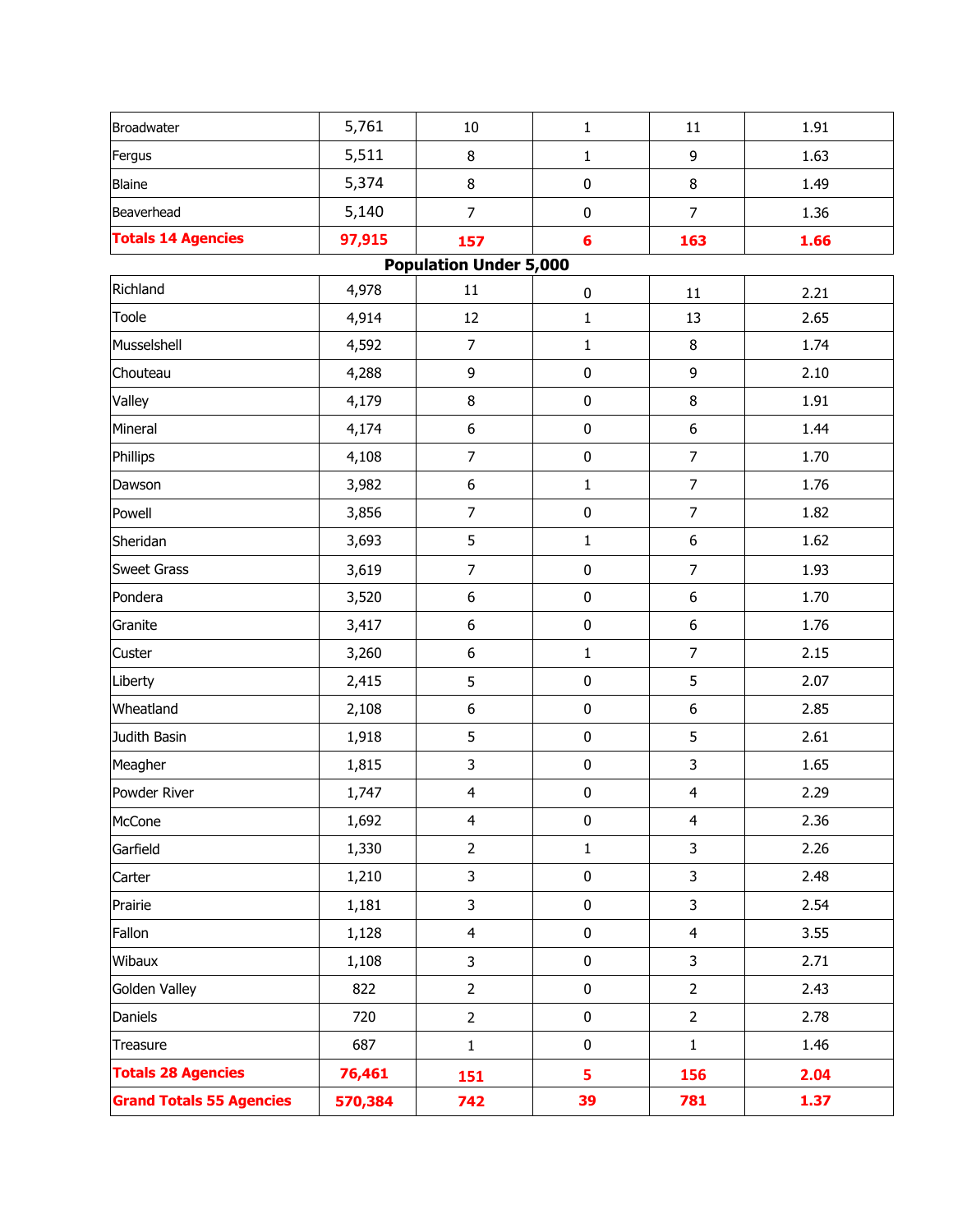| <b>Agency</b>             | <b>Agency</b><br><b>Population</b> | <b>Total Full-time</b><br><b>Male Sworn</b> | <b>Total Full-time</b><br><b>Female Sworn</b> | <b>Total Fulltime</b><br><b>Sworn</b> | <b>Full-time Sworn</b><br>Officers per 1,000 |
|---------------------------|------------------------------------|---------------------------------------------|-----------------------------------------------|---------------------------------------|----------------------------------------------|
|                           |                                    | Population Over 100,000                     |                                               |                                       |                                              |
| Billings                  | 111,317                            | 140                                         | 10                                            | 150                                   | 1.35                                         |
| <b>Totals 1 Agency</b>    | 111,317                            | 140                                         | 10                                            | 150                                   | 1.35                                         |
|                           |                                    | Population 50,000 - 100,000                 |                                               |                                       |                                              |
| Missoula                  | 73,304                             | 90                                          | 16                                            | 106                                   | 1.45                                         |
| <b>Great Falls</b>        | 59,167                             | 83                                          | 5                                             | 88                                    | 1.49                                         |
| <b>Totals 2 Agencies</b>  | 132,471                            | 173                                         | 21                                            | 194                                   | 1.46                                         |
|                           |                                    | Population 25,000 - 49,999                  |                                               |                                       |                                              |
| <b>Bozeman</b>            | 46,728                             | 56                                          | 4                                             | 60                                    | 1.28                                         |
| Helena                    | 31,668                             | 47                                          | $\overline{7}$                                | 54                                    | 1.71                                         |
| <b>Totals 2 Agencies</b>  | 78,396                             | 103                                         | 11                                            | 114                                   | 1.45                                         |
|                           |                                    | Population 10,000 - 24,999                  |                                               |                                       |                                              |
| Kalispell                 | 23,243                             | 38                                          | 3                                             | 41                                    | 1.76                                         |
| <b>Totals 1 Agency</b>    | 23,243                             | 38                                          | 3                                             | 41                                    | 1.76                                         |
|                           |                                    | <b>Population 5,000 - 9,999</b>             |                                               |                                       |                                              |
| Havre                     | 9,900                              | 18                                          | $\mathbf{1}$                                  | 19                                    | 1.92                                         |
| Miles City                | 8,690                              | 14                                          | $\mathbf 0$                                   | 14                                    | 1.61                                         |
| Belgrade                  | 8,393                              | 17                                          | 1                                             | 18                                    | 2.14                                         |
| Livingston                | 7,470                              | 14                                          | $\mathbf 0$                                   | 14                                    | 1.87                                         |
| Whitefish                 | 7,446                              | 15                                          | 1                                             | 16                                    | 2.15                                         |
| Laurel                    | 6,887                              | 13                                          | $\pmb{0}$                                     | 13                                    | 1.89                                         |
| Sidney                    | 6,814                              | 12                                          | $\mathbf 1$                                   | 13                                    | 1.91                                         |
| Lewistown                 | 5,860                              | 13                                          | $\pmb{0}$                                     | 13                                    | 2.22                                         |
| Glendive                  | 5,402                              | 10                                          | 0                                             | 10                                    | 1.85                                         |
| Columbia Falls            | 5,337                              | $\overline{7}$                              | $\mathbf 0$                                   | $\overline{7}$                        | 1.31                                         |
| <b>Totals 10 Agencies</b> | 72,199                             | 133                                         | 4                                             | 137                                   | 1.90                                         |
|                           |                                    | <b>Population Under 5,000</b>               |                                               |                                       |                                              |
| Polson                    | 4,821                              | 15                                          | 1                                             | 16                                    | 3.32                                         |

## **Police Department FULL-TIME OFFICERS per 1,000**

| Polson   | 4,821 | 15 | 16 | 3.32 |
|----------|-------|----|----|------|
| Hamilton | 4,739 | 13 | 14 | 2.95 |
| Dillon   | 4,277 |    |    | 1.87 |
| Glasgow  | 3,379 |    |    | 2.37 |